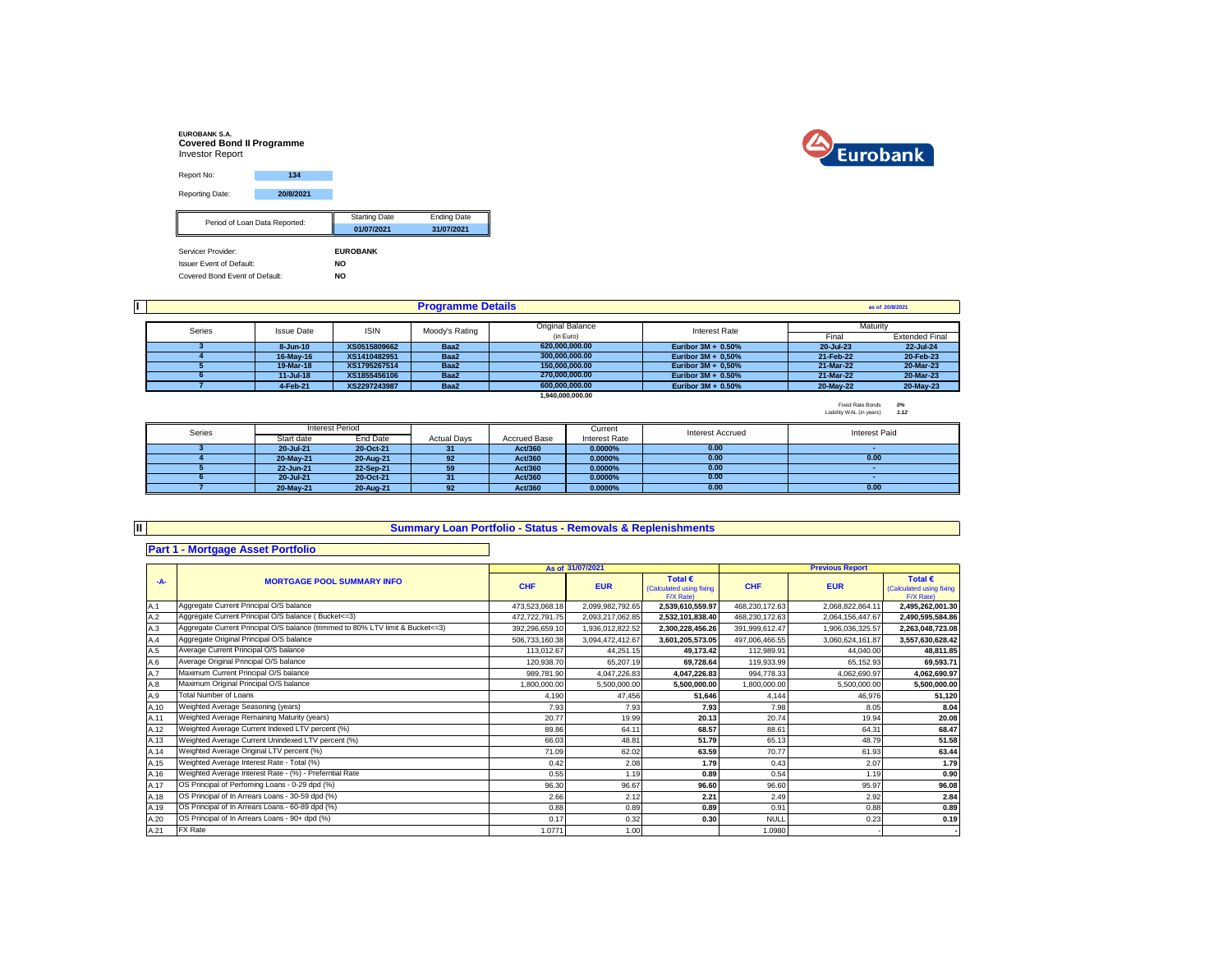|            | <b>Principal Receipts For Performing</b> |                    |               |                    | As of 31/07/2021 |                                                     |               |
|------------|------------------------------------------|--------------------|---------------|--------------------|------------------|-----------------------------------------------------|---------------|
|            | Or Delinquent / In Arrears Loans         |                    |               | <b>EUR</b>         |                  | Total $\epsilon$ (Calculated using fixing F/X Rate) |               |
|            |                                          | <b>No Of Loans</b> | <b>Amount</b> | <b>No Of Loans</b> | <b>Amount</b>    | <b>No Of Loans</b>                                  | <b>Amount</b> |
| IB.        | Scheduled And Paid Repayments            | 5.336              | 1.524.171.09  | 59.170             | 8.479.613.22     | 64.506                                              | 9.894.682.47  |
| <b>B.2</b> | <b>Partial Prepayments</b>               |                    | 21.365.00     | 79                 | 770.890.06       |                                                     | 790.725.73    |
| <b>B.3</b> | Whole Prepayments                        |                    | 337.309.21    | 70                 | 1.830.065.33     | <b>721</b>                                          | 2.143.229.58  |
| <b>B.4</b> | Total Principal Receipts (B1+B2+B3)      |                    | 1.882.845.30  |                    | 11.080.568.61    |                                                     | 12.828.637.78 |

|     | <b>Non-Principal Receipts For Performing</b>          | As of 31/07/2021   |               |                    |               |                                            |               |
|-----|-------------------------------------------------------|--------------------|---------------|--------------------|---------------|--------------------------------------------|---------------|
| -C- | Or Delinquent / In Arrears Loans                      | <b>CHF</b>         |               | <b>EUR</b>         |               | Total € (Calculated using fixing F/X Rate) |               |
|     |                                                       | <b>No Of Loans</b> | <b>Amount</b> | <b>No Of Loans</b> | <b>Amount</b> | <b>No Of Loans</b>                         | <b>Amount</b> |
| C.1 | Interest From Installments                            | 4.364              | 151.516.15    | 52.141             | 3.411.367.08  | 56.505                                     | 3.552.037.54  |
| C.2 | Interest From Overdues                                | 1.671              | 1.008.53      | 12.677             | 8.062.94      | 14.348                                     | 8.999.28      |
| C.3 | Total Interest Receipts (C1+C2)                       |                    | 152.524.68    |                    | 3.419.430.02  |                                            | 3.561.036.82  |
| C.4 | Levy 128 To Be Paid To Servicer (in case of an Event) |                    |               |                    |               |                                            |               |
|     |                                                       |                    |               |                    |               |                                            |               |

# **Part 2 - Portfolio Status**

|            |                                               |                    |                |                    | As of 31/07/2021 |                                                     |                  |
|------------|-----------------------------------------------|--------------------|----------------|--------------------|------------------|-----------------------------------------------------|------------------|
|            | <b>Portfolio Status</b>                       | <b>CHF</b>         |                | <b>EUR</b>         |                  | Total $\epsilon$ (Calculated using fixing F/X Rate) |                  |
|            |                                               | <b>No Of Loans</b> | <b>Amount</b>  | <b>No Of Loans</b> | <b>Amount</b>    | <b>No Of Loans</b>                                  | <b>Amount</b>    |
| IA.1       | Performing Loans                              | 4.067              | 455.981.558.43 | 46.021             | 2.030.004.688.10 | 50.088                                              | 2,453,346,586.19 |
| A.2        | Delinguent/In Arrears Loans 30 Day To 89 Days | 113                | 16.741.233.32  | 1.310              | 63.212.374.75    | 1.423                                               | 78.755.252.22    |
| <b>A.3</b> | Totals (A1+ A2)                               | 4.180              | 472.722.791.75 | 47.331             | 2.093.217.062.85 | 51.511                                              | 2.532.101.838.40 |
| A.4        | In Arrears Loans 90 Days To 360 Days          |                    | 800.276.43     | 125                | 6.765.729.80     | 135                                                 | 7,508,721.56     |
| A.5        | Denounced Loans                               |                    | 0.00           |                    | 0.00             |                                                     | 0.00             |
| A.6        | Totals (A4+ A5)                               | 10                 | 800.276.43     | 125                | 6.765.729.80     | 135                                                 | 7,508,721.56     |

|            |                                                              |                    |               |                    | As of 31/07/2021 |                                                     |               |
|------------|--------------------------------------------------------------|--------------------|---------------|--------------------|------------------|-----------------------------------------------------|---------------|
| $-B-$      | <b>Breakdown of In Arrears Loans Number Of Days Past Due</b> | <b>CHF</b>         |               | <b>EUR</b>         |                  | Total $\epsilon$ (Calculated using fixing F/X Rate) |               |
|            |                                                              | <b>No Of Loans</b> | <b>Amount</b> | <b>No Of Loans</b> | <b>Amount</b>    | <b>No Of Loans</b>                                  | <b>Amount</b> |
| IB.1       | 30 Days < Installment <= 59 Days                             |                    | 12.580.730.00 | 1.014              | 44.563.282.46    | 1,098                                               | 56.243.470.00 |
| <b>B.2</b> | 60 Days < Installment <= 89 Days                             | 29                 | 4.160.503.32  | 296                | 18.649.092.29    | 325                                                 | 22,511,782.22 |
| <b>B.3</b> | Total (B1+B2=A4)                                             | 113                | 16.741.233.32 | 1.310              | 63.212.374.75    | 1.423                                               | 78.755.252.22 |
| B.4        | 90 Days < Installment <= 119 Days                            |                    | 800.276.43    | 125                | 6.765.729.80     | 135                                                 | 7.508.721.56  |
| <b>B.5</b> | 120 Days < Installment <= 360 Days                           |                    | 0.00          |                    | 0.00             |                                                     | 0.00          |
| <b>B.6</b> | Total (B4+B5=A4)                                             |                    | 800.276.43    | 125 <sub>1</sub>   | 6.765.729.80     | 135                                                 | 7.508.721.56  |

## **Part 3 - Replenishment Loans - Removed Loans**

|     |                                       |                            |                      |                                   | As of 31/07/2021 |                                                     |                      |
|-----|---------------------------------------|----------------------------|----------------------|-----------------------------------|------------------|-----------------------------------------------------|----------------------|
|     | <b>Loan Amounts During The Period</b> | <b>CHF</b>                 |                      | <b>EUR</b>                        |                  | Total $\epsilon$ (Calculated using fixing F/X Rate) |                      |
|     |                                       | <b>Replenishment Loans</b> | <b>Removed Loans</b> | Replenishment Loans Removed Loans |                  | <b>Replenishment Loans</b>                          | <b>Removed Loans</b> |
| A.1 | Total Outstanding Balance             | 11.574.093.98              | 4.153.325.71         | 64.628.479.46                     | 22.617.621.96    | 75.374.087.09                                       | 26.473.648.06        |
| A.2 | Number of Loans                       | 86                         | 37                   | 1.089                             | 503              | 1,175                                               | 540                  |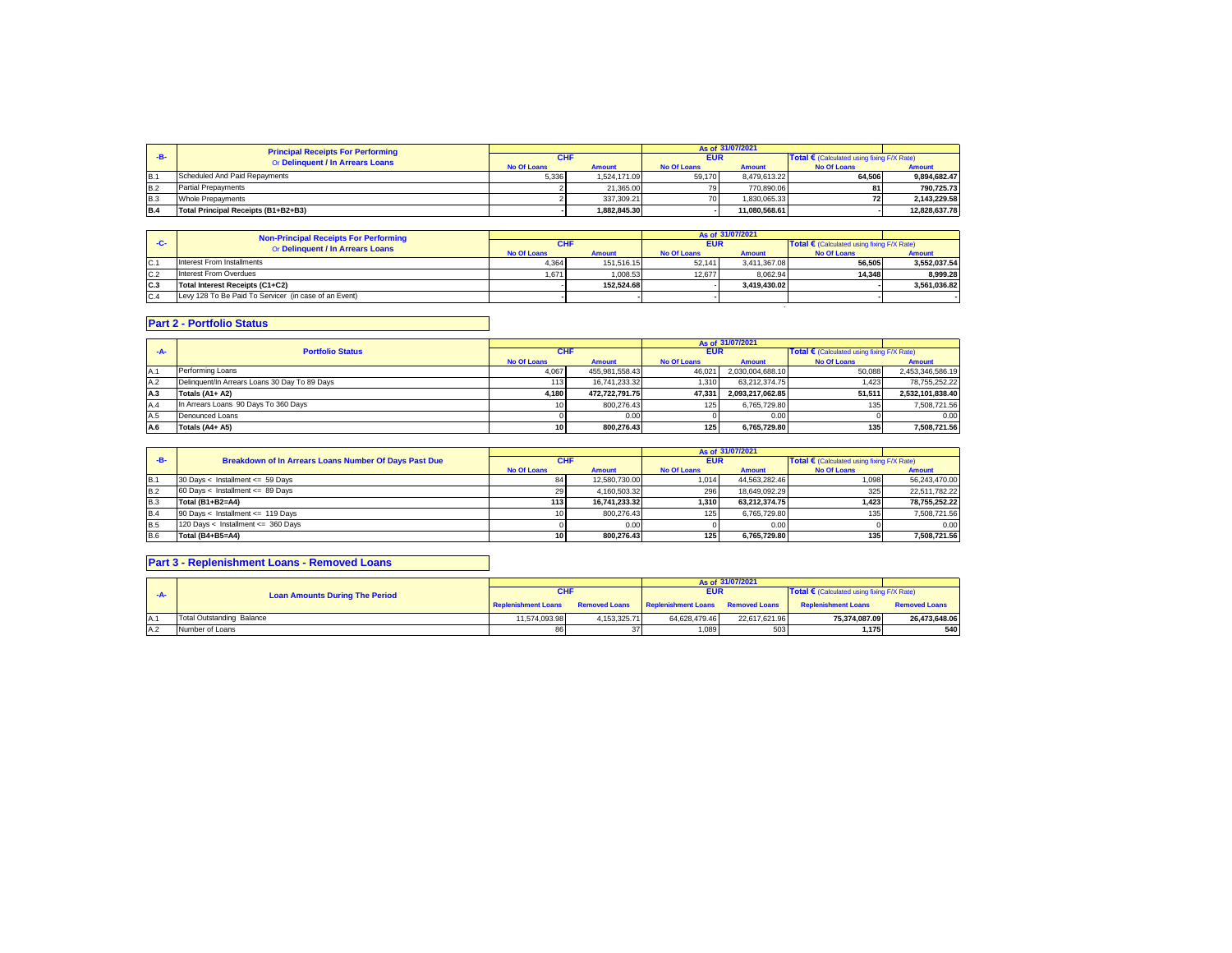| $\overline{\mathbf{m}}$                                                                               |                        |                 |
|-------------------------------------------------------------------------------------------------------|------------------------|-----------------|
|                                                                                                       | <b>Statutory Tests</b> | as of 31/7/2021 |
| Outstanding Bonds Principal                                                                           | 1,940,000,000.00       |                 |
| Outstanding Accrued Interest on Bonds                                                                 | 0.00                   |                 |
| <b>Total Bonds Amount</b>                                                                             | 1,940,000,000.00       |                 |
|                                                                                                       |                        |                 |
| Current Outstanding Balance of Loans                                                                  | 2,539,610,559.97       |                 |
| A. Adjusted Outstanding Principal of Loans <sup>2</sup>                                               | 2,300,228,456.26       |                 |
| B. Accrued Interest on Loans                                                                          | 4,150,053.68           |                 |
| C. Outstanding Principal & accrued Interest of Marketable Assets                                      | 0.00                   |                 |
| D. Aggregate Amount standing to the Credit of Trans.Account - excl. Commingling Res.                  | 0.00                   |                 |
| Z. WAV CB maturity x OS principal amount x Neg. Carry Factor                                          | 10,846,388.89          |                 |
|                                                                                                       |                        |                 |
| Nominal Value (A+B+C+D-Z)                                                                             | 2,293,532,121.05       |                 |
| Bonds / Nominal Value Assets Percentage                                                               | 2,086,021,505.38       |                 |
| <b>Nominal Value Test Result</b>                                                                      |                        | Pass            |
|                                                                                                       |                        |                 |
| <b>Net Present Value Test</b>                                                                         |                        | Pass            |
| Net Present Value                                                                                     | 2,696,562,194.15       |                 |
| Net Present Value of Liabilities                                                                      | 1,950,498,314.05       |                 |
| Parallel shift +200bps of current interest rate curve                                                 |                        | Pass            |
| Net Present Value                                                                                     | 2,627,416,919.65       |                 |
| Net Present Value of Liabilities                                                                      | 1,945,142,645.79       |                 |
| Parallel shift -200bps of current interest rate curve                                                 |                        | Pass            |
| Net Present Value                                                                                     | 2,950,703,106.87       |                 |
| Net Present Value of Liabilities                                                                      | 1,995,353,527.60       |                 |
| <b>Interest Rate Coverage Test</b>                                                                    |                        | Pass            |
| Interest expected to be received in respect of assets comprised in the Cover Pool during the 1st year | 35,958,525.71          |                 |
| Interest due on all series of covered bonds during 1st year                                           | 0.00                   |                 |
|                                                                                                       |                        |                 |
| <b>Parameters</b>                                                                                     |                        |                 |
| LTV Cap                                                                                               | 80.00%                 |                 |
| Asset Percentage BoG                                                                                  | 95.00%                 |                 |
| Asset Percentage <sup>3</sup>                                                                         | 93.00%                 |                 |
| Negative carry Margin                                                                                 | 0.50%                  |                 |
|                                                                                                       |                        |                 |
| Reserve Ledger <sup>4</sup>                                                                           |                        |                 |
| Opening Balance                                                                                       | 268,829.17             |                 |
| Required Reserve Amount                                                                               | 0.00                   |                 |
| Amount credited to the account (payment to BoNY)                                                      | 0.00                   |                 |
| Available (Outstanding) Reserve Amount t                                                              | 268,829.17             |                 |
|                                                                                                       |                        |                 |

<sup>1</sup> Outstanding Accrued Interest on Bonds as at end date of data's reporting period<br><sup>2</sup> The adjusted Outstanding Principal of Loans is the current Principle Balance adjusted to a maximum of the LTV cap of the indexed prope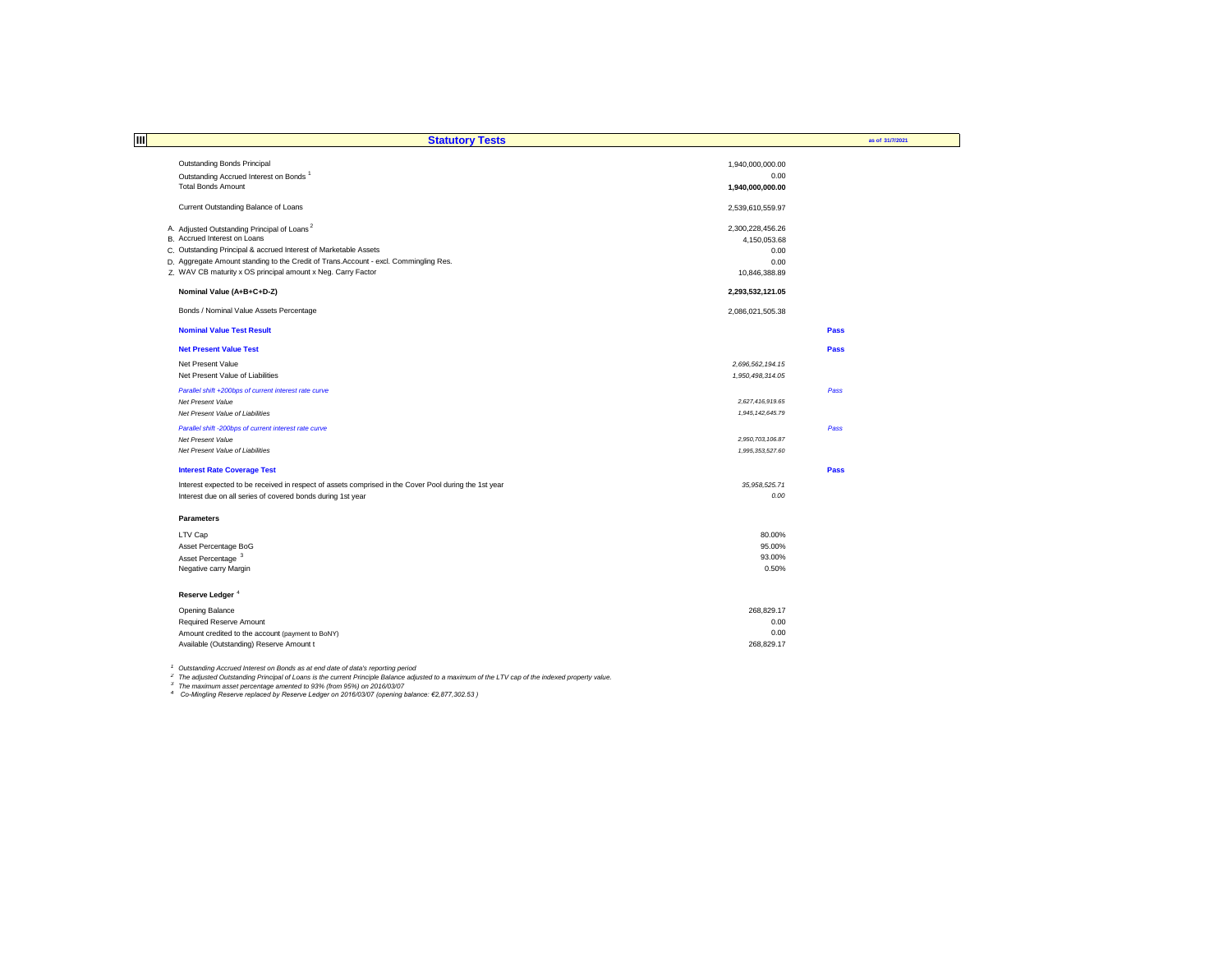|                                            |                        | <b>Portfolio Stratifications</b> |                                    |                                          |
|--------------------------------------------|------------------------|----------------------------------|------------------------------------|------------------------------------------|
|                                            |                        |                                  |                                    |                                          |
| <b>LOAN CURRENCY</b>                       | Num of Loans           | % of loans                       | OS Principal (in Euro)             | % of OS_Principal                        |
| CHF                                        | 4,190                  | 8.11%                            | 439,627,767.32                     | 17.31%                                   |
| <b>EUR</b>                                 | 47,456                 | 91.89%                           | 2,099,982,792.65                   | 82.69%                                   |
| <b>Grand Total</b>                         | 51,646                 | 100.00%                          | 2,539,610,559.97                   | 100.00%                                  |
| <b>ORIGINAL LOAN AMOUNT</b>                |                        |                                  |                                    |                                          |
| $0 - 37.500$                               | Num of Loans<br>17,440 | % of loans                       | Principal                          | 01/01/2020<br>10.93%                     |
| 37.501 - 75.000                            | 17,487                 | 33.77%<br>33.86%                 | 393,596,158.86<br>961,634,126.82   | 26.70%                                   |
| 75.001 - 100.000                           | 6,995                  | 13.54%                           | 617,956,645.33                     | 17.16%                                   |
| 100.001 - 150.000                          | 5,957                  | 11.53%                           | 734,814,591.81                     | 20.40%                                   |
| 150.001 - 250.000<br>250.001 - 500.000     | 2,849<br>800           | 5.52%<br>1.55%                   | 537,696,075.62<br>260,865,602.04   | 14.93%<br>7.24%                          |
| $500.001 +$                                | 118                    | 0.23%                            | 94,642,372.57                      | 2.63%                                    |
| <b>Grand Total</b>                         | 51,646                 | 100.00%                          | 3,601,205,573.05                   | 100.00%                                  |
| <b>OUTSTANDING LOAN AMOUNT</b>             |                        |                                  |                                    |                                          |
|                                            | Num of Loans           | % of loans                       | Principal Euro Equiv.              | % of Principal Euro Equiv.               |
| $0 - 37.500$<br>37.501 - 75.000            | 28,044<br>13,959       | 54.30%<br>27.03%                 | 526,172,199.47<br>739,658,644.83   | 20.72%<br>29.12%                         |
| 75.001 - 100.000                           | 4,054                  | 7.85%                            | 349,457,779.73                     | 13.76%                                   |
| 100.001 - 150.000                          | 3,385                  | 6.55%                            | 407,453,995.48                     | 16.04%                                   |
| 150.001 - 250.000                          | 1,639                  | 3.17%                            | 304,449,489.85                     | 11.99%                                   |
| 250.001 - 500.000<br>$500.001 +$           | 488<br>77              | 0.94%<br>0.15%                   | 156,697,142.90                     | 6.17%<br>2.19%                           |
| <b>Grand Total</b>                         | 51,646                 | 100.00%                          | 55,721,307.71<br>2,539,610,559.97  | 100.00%                                  |
|                                            |                        |                                  |                                    |                                          |
| <b>ORIGINATION DATE</b>                    | Num of Loans           | % of loans                       | Principal Euro Equiv.              | 21/04/2020<br>% of Principal Euro Equiv. |
| 1990-2004                                  | 8,894                  | 17.22%                           | 209,561,774.92                     | 8.25%                                    |
| 2005                                       | 3,469                  | 6.72%                            | 149,439,282.42                     | 5.88%                                    |
| 2006<br>2007                               | 4,613<br>3,753         | 8.93%<br>7.27%                   | 214.468.696.07<br>202,584,108.33   | 8.44%<br>7.98%                           |
| 2008                                       | 2,220                  | 4.30%                            | 120,017,654.95                     | 4.73%                                    |
| 2009                                       | 1,572                  | 3.04%                            | 78,994,113.60                      | 3.11%                                    |
| 2010                                       | 2,211                  | 4.28%                            | 118,276,283.47                     | 4.66%                                    |
| 2011<br>2012                               | 2,240                  | 4.34%<br>4.13%                   | 101,201,121.69                     | 3.98%<br>2.83%                           |
| 2013                                       | 2,132<br>1,506         | 2.92%                            | 71,814,377.68<br>46,731,473.35     | 1.84%                                    |
| 2014                                       | 715                    | 1.38%                            | 23,400,112.42                      | 0.92%                                    |
| 2015                                       | 544                    | 1.05%                            | 25,149,763.91                      | 0.99%                                    |
| 2016                                       | 515                    | 1.00%                            | 27,429,626.05                      | 1.08%                                    |
| 2017                                       | 910                    | 1.76%                            | 39,744,440.98                      | 1.56%<br>2.14%                           |
| 2018<br>2019                               | 1.363<br>2,810         | 2.64%<br>5.44%                   | 54,431,391.26<br>184, 150, 943. 13 | 7.25%                                    |
| 2020                                       | 7,979                  | 15.45%                           | 579.511.201.85                     | 22.82%                                   |
| 2021<br><b>Grand Total</b>                 | 4,200<br>51,646        | 8.13%<br>100.00%                 | 292,704,193.88<br>2,539,610,559.97 | 11.53%<br>100.00%                        |
|                                            |                        |                                  |                                    |                                          |
| <b>MATURITY DATE</b>                       | Num of Loans           | % of loans                       | Principal Euro Equiv.              | % of Principal Euro Equiv.               |
| 2021 - 2025                                | 5,517                  | 10.68%                           | 65,315,309.38                      | 2.57%                                    |
| 2026 - 2030                                | 9,836                  | 19.05%                           | 249,731,936.55                     | 9.83%                                    |
| 2031 - 2035                                | 8,516                  | 16.49%                           | 367,309,395.69                     | 14.46%<br>20.29%                         |
| 2036 - 2040<br>2041 - 2045                 | 8,743<br>7,178         | 16.93%<br>13.90%                 | 515,283,982.00<br>452,665,362.53   | 17.82%                                   |
| $2046 +$                                   | 11,856                 | 22.96%                           | 889,304,573.82                     | 35.02%                                   |
| <b>Grand Total</b>                         | 51,646                 | 100.00%                          | 2,539,610,559.97                   | 100.00%                                  |
| <b>REMAIN. TIME TO MATURITY</b>            |                        |                                  |                                    |                                          |
|                                            | Num of Loans           | % of loans                       | Principal Euro Equiv.              | % of Principal Euro Equiv.               |
| $0 - 40$ months<br>40.01 - 60 months       | 3,200<br>3,758         | 6.20%<br>7.28%                   | 32,848,609.76<br>54.081.349.61     | 1.29%<br>2.13%                           |
| 60.01 - 90 months                          | 4,208                  | 8.15%                            | 93,282,614.22                      | 3.67%                                    |
| 90.01 - 120 months                         | 5,104                  | 9.88%                            | 168, 162, 044.66                   | 6.62%                                    |
| 120.01 - 150 months<br>150.01 - 180 months | 4,004<br>4,477         | 7.75%<br>8.67%                   | 162,059,211.90<br>216,890,820.12   | 6.38%<br>8.54%                           |
| over 180 months                            | 26,895                 | 52.08%                           | 1,812,285,909.70                   | 71.36%                                   |
| <b>Grand Total</b>                         | 51,646                 | 100.00%                          | 2,539,610,559.97                   | 100.00%                                  |
| <b>INTEREST RATE</b>                       |                        |                                  |                                    |                                          |
|                                            | Num of Loans           | % of loans                       | Principal Euro Equiv.              | % of Principal Euro Equiv.               |
| $0.00\% - 1.00\%$                          | 7.822                  | 15.15%                           | 618,690,999.70                     | 24.36%                                   |
| 1.01% - 2.00%<br>2.01% - 3.00%             | 21,837<br>5,295        | 42.28%<br>10.25%                 | 1,147,382,217.29<br>212,827,044.85 | 45.18%<br>8.38%                          |
| $3.01\% - 4.00\%$                          | 7,302                  | 14.14%                           | 351,968,887.45                     | 13.86%                                   |
| 4.01% - 5.00%                              | 6,184                  | 11.97%                           | 145,401,655.54                     | 5.73%                                    |
| 5.01% - 6.00%                              | 1,114                  | 2.16%                            | 30,704,013.09                      | 1.21%                                    |
| 6.01% - 7.00%<br>$7.01% +$                 | 730<br>1,362           | 1.41%<br>2.64%                   | 14, 148, 777. 93<br>18,486,964.12  | 0.56%<br>0.73%                           |
| <b>Grand Total</b>                         | 51,646                 | 100.00%                          | 2,539,610,559.97                   | 100.00%                                  |
| <b>CURRENT LTV_Indexed</b>                 |                        |                                  |                                    |                                          |
|                                            | Num of Loans           | % of loans                       | Principal Euro Equiv.              | % of Principal Euro Equiv.               |
| $0.00\% - 20.00\%$<br>20.01% - 30.00%      | 11,462<br>5,898        | 22.19%<br>11.42%                 | 176,480,089.21                     | 6.95%<br>7.60%                           |
| 30.01% - 40.00%                            | 5,783                  | 11.20%                           | 192,965,195.00<br>237,366,488.27   | 9.35%                                    |
| 40.01% - 50.00%                            | 4,900                  | 9.49%                            | 243,354,696.42                     | 9.58%                                    |
| 50.01% - 60.00%                            | 4,631                  | 8.97%                            | 260,804,210.02                     | 10.27%                                   |
| 60.01% - 70.00%                            | 4,317                  | 8.36%                            | 279,077,846.82                     | 10.99%                                   |
| 70.01% - 80.00%<br>80.01% - 90.00%         | 3,526<br>2,726         | 6.83%<br>5.28%                   | 244,538,298.45<br>191,466,051.66   | 9.63%<br>7.54%                           |
| 90.01% - 100.00%                           | 2,468                  | 4.78%                            | 190,746,563.15                     | 7.51%                                    |
| $100.00\% +$                               | 5,935                  | 11.49%                           | 522,811,120.97                     | 20.59%                                   |
| <b>Grand Total</b>                         | 51,646                 | 100.00%                          | 2,539,610,559.97                   | 100.00%                                  |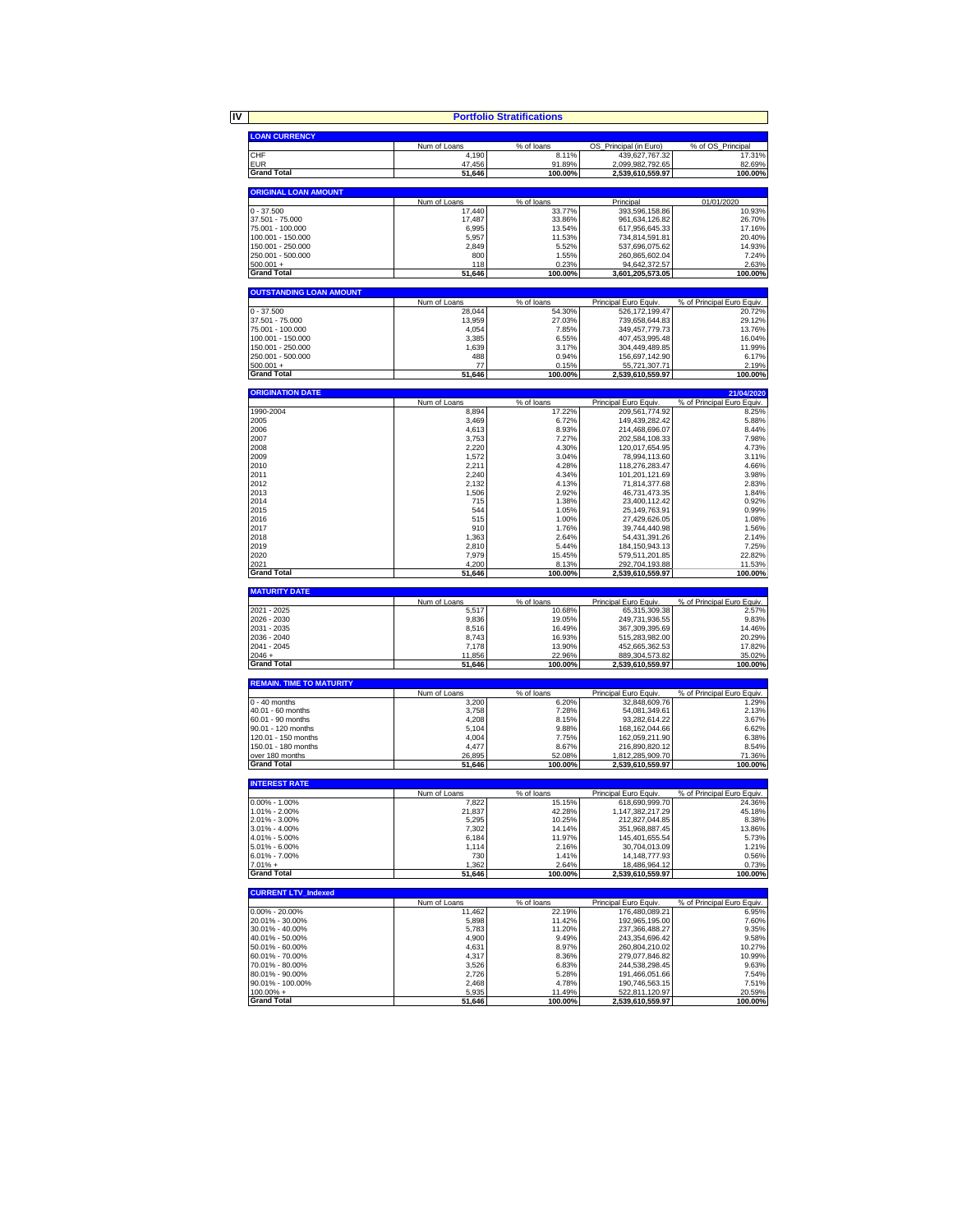| <b>CURRENT LTV_Unindexed</b>                                                                                                                                                                                                                                                                                                                                                                                                                                                                                                                                                                                                           |                        |                      |                                           |                                      |
|----------------------------------------------------------------------------------------------------------------------------------------------------------------------------------------------------------------------------------------------------------------------------------------------------------------------------------------------------------------------------------------------------------------------------------------------------------------------------------------------------------------------------------------------------------------------------------------------------------------------------------------|------------------------|----------------------|-------------------------------------------|--------------------------------------|
|                                                                                                                                                                                                                                                                                                                                                                                                                                                                                                                                                                                                                                        | Num of Loans           | % of loans           | Principal Euro Equiv.                     | % of Principal Euro Equiv.           |
| 0.00% - 20.00%                                                                                                                                                                                                                                                                                                                                                                                                                                                                                                                                                                                                                         | 14,613                 | 28.29%               | 272,678,018.05                            | 10.74%                               |
| 20.01% - 30.00%                                                                                                                                                                                                                                                                                                                                                                                                                                                                                                                                                                                                                        | 7,349                  | 14.23%               | 280,907,470.90                            | 11.06%                               |
| 30.01% - 40.00%                                                                                                                                                                                                                                                                                                                                                                                                                                                                                                                                                                                                                        | 6,959                  | 13.47%<br>11.81%     | 337,239,153.34                            | 13.28%<br>13.91%                     |
| 40.01% - 50.00%<br>50.01% - 60.00%                                                                                                                                                                                                                                                                                                                                                                                                                                                                                                                                                                                                     | 6,100<br>5,298         | 10.26%               | 353,350,138.65<br>353,744,223.39          | 13.93%                               |
| 60.01% - 70.00%                                                                                                                                                                                                                                                                                                                                                                                                                                                                                                                                                                                                                        | 4,956                  | 9.60%                | 368,650,541.24                            | 14.52%                               |
| 70.01% - 80.00%                                                                                                                                                                                                                                                                                                                                                                                                                                                                                                                                                                                                                        | 3,860                  | 7.47%                | 309,678,295.38                            | 12.19%                               |
| 80.01% - 90.00%                                                                                                                                                                                                                                                                                                                                                                                                                                                                                                                                                                                                                        | 1,424                  | 2.76%                | 139,890,881.72                            | 5.51%                                |
| 90.01% - 100.00%                                                                                                                                                                                                                                                                                                                                                                                                                                                                                                                                                                                                                       | 538                    | 1.04%                | 59,584,614.77                             | 2.35%                                |
| $100.00\% +$                                                                                                                                                                                                                                                                                                                                                                                                                                                                                                                                                                                                                           | 549                    | 1.06%                | 63,887,222.54                             | 2.52%                                |
| Grand Total                                                                                                                                                                                                                                                                                                                                                                                                                                                                                                                                                                                                                            | 51,646                 | 100.00%              | 2,539,610,559.97                          | 100.00%                              |
| <b>ORIGINAL LTV</b>                                                                                                                                                                                                                                                                                                                                                                                                                                                                                                                                                                                                                    |                        |                      |                                           |                                      |
|                                                                                                                                                                                                                                                                                                                                                                                                                                                                                                                                                                                                                                        | Num of Loans           | % of loans           | Principal Euro Equiv.                     | % of Principal Euro Equiv.           |
| 0.00% - 20.00%                                                                                                                                                                                                                                                                                                                                                                                                                                                                                                                                                                                                                         | 4,804                  | 9.30%                | 93,199,159.56                             | 3.67%                                |
| 20.01% - 30.00%<br>30.01% - 40.00%                                                                                                                                                                                                                                                                                                                                                                                                                                                                                                                                                                                                     | 5,450<br>6,517         | 10.55%<br>12.62%     | 155,948,533.43<br>244,147,151.01          | 6.14%<br>9.61%                       |
| 40.01% - 50.00%                                                                                                                                                                                                                                                                                                                                                                                                                                                                                                                                                                                                                        | 7,107                  | 13.76%               | 323,467,726.50                            | 12.74%                               |
| 50.01% - 60.00%                                                                                                                                                                                                                                                                                                                                                                                                                                                                                                                                                                                                                        | 6,948                  | 13.45%               | 366,579,307.78                            | 14.43%                               |
| 60.01% - 70.00%                                                                                                                                                                                                                                                                                                                                                                                                                                                                                                                                                                                                                        | 6,495                  | 12.58%               | 380,332,552.10                            | 14.98%                               |
| 70.01% - 80.00%                                                                                                                                                                                                                                                                                                                                                                                                                                                                                                                                                                                                                        | 6,785                  | 13.14%               | 432,789,745.36                            | 17.04%                               |
| 80.01% - 90.00%                                                                                                                                                                                                                                                                                                                                                                                                                                                                                                                                                                                                                        | 3,704                  | 7.17%                | 259,162,465.89                            | 10.20%                               |
| 90.01% - 100.00%                                                                                                                                                                                                                                                                                                                                                                                                                                                                                                                                                                                                                       | 2,248                  | 4.35%                | 179,266,075.91                            | 7.06%                                |
| 100.00% +                                                                                                                                                                                                                                                                                                                                                                                                                                                                                                                                                                                                                              | 1,588                  | 3.07%                | 104,717,842.43                            | 4.12%                                |
| <b>Grand Total</b>                                                                                                                                                                                                                                                                                                                                                                                                                                                                                                                                                                                                                     | 51,646                 | 100.00%              | 2,539,610,559.97                          | 100.00%                              |
| <b>LOCATION OF PROPERTY</b>                                                                                                                                                                                                                                                                                                                                                                                                                                                                                                                                                                                                            |                        |                      |                                           |                                      |
| Attica                                                                                                                                                                                                                                                                                                                                                                                                                                                                                                                                                                                                                                 | Num of Loans<br>22,466 | % of loans<br>43.50% | Principal Euro Equiv                      | % of Principal Euro Equiv.           |
| Thessaloniki                                                                                                                                                                                                                                                                                                                                                                                                                                                                                                                                                                                                                           | 7,201                  | 13.94%               | 1,303,809,826.02<br>346,130,317.41        | 51.34%<br>13.63%                     |
| Macedonia                                                                                                                                                                                                                                                                                                                                                                                                                                                                                                                                                                                                                              | 5,409                  | 10.47%               | 195,951,572.32                            | 7.72%                                |
| Peloponnese                                                                                                                                                                                                                                                                                                                                                                                                                                                                                                                                                                                                                            | 3,722                  | 7.21%                | 154,005,548.17                            | 6.06%                                |
| Thessaly                                                                                                                                                                                                                                                                                                                                                                                                                                                                                                                                                                                                                               | 3,335                  | 6.46%                | 122,962,604.93                            | 4.84%                                |
| Sterea Ellada                                                                                                                                                                                                                                                                                                                                                                                                                                                                                                                                                                                                                          | 2,761                  | 5.35%                | 106,988,997.84                            | 4.21%                                |
| Creta Island                                                                                                                                                                                                                                                                                                                                                                                                                                                                                                                                                                                                                           | 1,908                  | 3.69%                | 91,562,933.65                             | 3.61%                                |
| Ionian Islands                                                                                                                                                                                                                                                                                                                                                                                                                                                                                                                                                                                                                         | 790                    | 1.53%                | 37.032.783.75<br>46.529.964.66            | 1.46%                                |
| Thrace<br>Epirus                                                                                                                                                                                                                                                                                                                                                                                                                                                                                                                                                                                                                       | 1,217<br>1,320         | 2.36%<br>2.56%       | 46,939,466.69                             | 1.83%<br>1.85%                       |
| Aegean Islands                                                                                                                                                                                                                                                                                                                                                                                                                                                                                                                                                                                                                         | 1,517                  | 2.94%                | 87,696,544.55                             | 3.45%                                |
| Grand Total                                                                                                                                                                                                                                                                                                                                                                                                                                                                                                                                                                                                                            | 51,646                 | 100.00%              | 2,539,610,559.97                          | 100.00%                              |
| <b>SEASONING</b>                                                                                                                                                                                                                                                                                                                                                                                                                                                                                                                                                                                                                       |                        |                      |                                           |                                      |
|                                                                                                                                                                                                                                                                                                                                                                                                                                                                                                                                                                                                                                        | Num of Loans           | % of loans           | Principal Euro Equiv.                     | % of Principal Euro Equiv.           |
| $0 - 12$                                                                                                                                                                                                                                                                                                                                                                                                                                                                                                                                                                                                                               | 9,471                  | 18.34%               | 663,755,945.55                            | 26.14%                               |
| 12 - 24                                                                                                                                                                                                                                                                                                                                                                                                                                                                                                                                                                                                                                | 4,490                  | 8.69%                | 346,038,826.88                            | 13.63%                               |
| 24 - 36                                                                                                                                                                                                                                                                                                                                                                                                                                                                                                                                                                                                                                | 1,620                  | 3.14%                | 68,207,135.58                             | 2.69%                                |
| $36 - 60$                                                                                                                                                                                                                                                                                                                                                                                                                                                                                                                                                                                                                              | 1,889                  | 3.66%                | 83,792,684.55                             | 3.30%                                |
| 60 - 96<br>over 96                                                                                                                                                                                                                                                                                                                                                                                                                                                                                                                                                                                                                     | 1,952<br>32.224        | 3.78%<br>62.39%      | 77,207,506.35<br>1,300,608,461.05         | 3.04%<br>51.21%                      |
| Grand Total                                                                                                                                                                                                                                                                                                                                                                                                                                                                                                                                                                                                                            | 51,646                 | 100.00%              | 2,539,610,559.97                          | 100.00%                              |
|                                                                                                                                                                                                                                                                                                                                                                                                                                                                                                                                                                                                                                        |                        |                      |                                           |                                      |
|                                                                                                                                                                                                                                                                                                                                                                                                                                                                                                                                                                                                                                        |                        |                      |                                           |                                      |
|                                                                                                                                                                                                                                                                                                                                                                                                                                                                                                                                                                                                                                        |                        |                      |                                           |                                      |
|                                                                                                                                                                                                                                                                                                                                                                                                                                                                                                                                                                                                                                        | Num of Loans<br>108    | % of loans<br>0.21%  | Principal Euro Equiv.                     | % of Principal Euro Equiv.<br>0.09%  |
|                                                                                                                                                                                                                                                                                                                                                                                                                                                                                                                                                                                                                                        | 1,537                  | 2.98%                | 2,228,314.69<br>33,758,470.83             | 1.33%                                |
|                                                                                                                                                                                                                                                                                                                                                                                                                                                                                                                                                                                                                                        | 4,766                  | 9.23%                | 140,237,515.14                            | 5.52%                                |
|                                                                                                                                                                                                                                                                                                                                                                                                                                                                                                                                                                                                                                        | 8.548                  | 16.55%               | 315,016,358.22                            | 12.40%                               |
|                                                                                                                                                                                                                                                                                                                                                                                                                                                                                                                                                                                                                                        | 9,350                  | 18.10%               | 445,812,280.42                            | 17.55%                               |
|                                                                                                                                                                                                                                                                                                                                                                                                                                                                                                                                                                                                                                        | 14,321                 | 27.73%               | 725,483,239.62                            | 28.57%                               |
|                                                                                                                                                                                                                                                                                                                                                                                                                                                                                                                                                                                                                                        | 7,502                  | 14.53%               | 552,557,686.98                            | 21.76%                               |
|                                                                                                                                                                                                                                                                                                                                                                                                                                                                                                                                                                                                                                        | 5,514<br>51,646        | 10.68%<br>100.00%    | <u>324,516,694.06</u><br>2,539,610,559.97 | 12.78%<br>100.00%                    |
|                                                                                                                                                                                                                                                                                                                                                                                                                                                                                                                                                                                                                                        |                        |                      |                                           |                                      |
|                                                                                                                                                                                                                                                                                                                                                                                                                                                                                                                                                                                                                                        | Num of Loans           | % of loans           | Principal Euro Equiv.                     | % of Principal Euro Equiv.           |
|                                                                                                                                                                                                                                                                                                                                                                                                                                                                                                                                                                                                                                        | 38,070                 | 73.71%               | 1,775,104,515.02                          | 69.90%                               |
|                                                                                                                                                                                                                                                                                                                                                                                                                                                                                                                                                                                                                                        | 13,576                 | 26.29%               | <u>764,506,044.95</u>                     | 30.10%                               |
|                                                                                                                                                                                                                                                                                                                                                                                                                                                                                                                                                                                                                                        | 51,646                 | 100.00%              | 2,539,610,559.97                          | 100.00%                              |
|                                                                                                                                                                                                                                                                                                                                                                                                                                                                                                                                                                                                                                        |                        |                      |                                           |                                      |
|                                                                                                                                                                                                                                                                                                                                                                                                                                                                                                                                                                                                                                        | Num of Loans           | % of loans           | Principal Euro Equiv                      | % of Principal Euro Equiv.           |
|                                                                                                                                                                                                                                                                                                                                                                                                                                                                                                                                                                                                                                        | 9,964                  | 19.29%               | 489,202,297.00                            | 19.26%                               |
|                                                                                                                                                                                                                                                                                                                                                                                                                                                                                                                                                                                                                                        | 23,814<br>10,289       | 46.11%<br>19.92%     | 1.347.253.063.00<br>463.772.760.31        | 53.05%<br>18.26%                     |
|                                                                                                                                                                                                                                                                                                                                                                                                                                                                                                                                                                                                                                        | 157                    | 0.30%                | 10,619,932.91                             | 0.42%                                |
|                                                                                                                                                                                                                                                                                                                                                                                                                                                                                                                                                                                                                                        | 653                    | 1.26%                | 41,372,504.71                             | 1.63%                                |
|                                                                                                                                                                                                                                                                                                                                                                                                                                                                                                                                                                                                                                        | 455                    | 0.88%                | 28,079,422.21                             | 1.11%                                |
|                                                                                                                                                                                                                                                                                                                                                                                                                                                                                                                                                                                                                                        | 6,314                  | 12.23%               | 159,310,579.83                            | 6.27%                                |
|                                                                                                                                                                                                                                                                                                                                                                                                                                                                                                                                                                                                                                        | 51,646                 | 100.00%              | 2,539,610,559.97                          | 100.00%                              |
|                                                                                                                                                                                                                                                                                                                                                                                                                                                                                                                                                                                                                                        |                        |                      |                                           |                                      |
|                                                                                                                                                                                                                                                                                                                                                                                                                                                                                                                                                                                                                                        | Num of Loans           | % of loans           | Principal Euro Equiv.                     | % of Principal Euro Equiv.           |
|                                                                                                                                                                                                                                                                                                                                                                                                                                                                                                                                                                                                                                        | 49,909<br>1,737        | 96.64%<br>3.36%      | 2,489,336,963.82                          | 98.02%<br>1.98%                      |
|                                                                                                                                                                                                                                                                                                                                                                                                                                                                                                                                                                                                                                        | 51,646                 | 100.00%              | 50,273,596.14<br>2,539,610,559.97         | 100.00%                              |
|                                                                                                                                                                                                                                                                                                                                                                                                                                                                                                                                                                                                                                        |                        |                      |                                           |                                      |
|                                                                                                                                                                                                                                                                                                                                                                                                                                                                                                                                                                                                                                        |                        |                      |                                           |                                      |
|                                                                                                                                                                                                                                                                                                                                                                                                                                                                                                                                                                                                                                        | Num of Loans<br>47,578 | % of loans<br>92.12% | Principal Euro Equiv.<br>2,355,068,286.94 | % of Principal Euro Equiv.<br>92.73% |
|                                                                                                                                                                                                                                                                                                                                                                                                                                                                                                                                                                                                                                        | 3,934                  | 7.62%                | 182,744,685.77                            | 7.20%                                |
| <b>LEGAL LOAN TERM</b><br>$0 - 5$ years<br>5 - 10 years<br>10 - 15 years<br>15 - 20 years<br>20 - 25 years<br>25 - 30 years<br>30 - 35 years<br>$35$ years $+$<br>Grand Total<br><b>REAL ESTATE TYPE</b><br>Flats<br>Houses<br><b>Grand Total</b><br><b>LOAN PURPOSE</b><br>Construction<br>Purchase<br>Repair<br>Construction (re-mortgage)<br>Purchase (re-mortgage)<br>Repair (re-mortgage)<br><b>Equity Release</b><br><b>Grand Total</b><br><b>INTEREST PAYMENT FREQUENCY</b><br>FA<br>Balloon<br><b>Grand Total</b><br><b>INTEREST RATE TYPE</b><br>Floating<br>Fixed Converting to Floating<br>Fixed to Maturity<br>Grand Total | 134<br>51,646          | 0.26%<br>100.00%     | 1,797,587.26<br>2,539,610,559.97          | 0.07%<br>100.00%                     |

Fixed rate assets *7.27%* Asset WAL (in years)